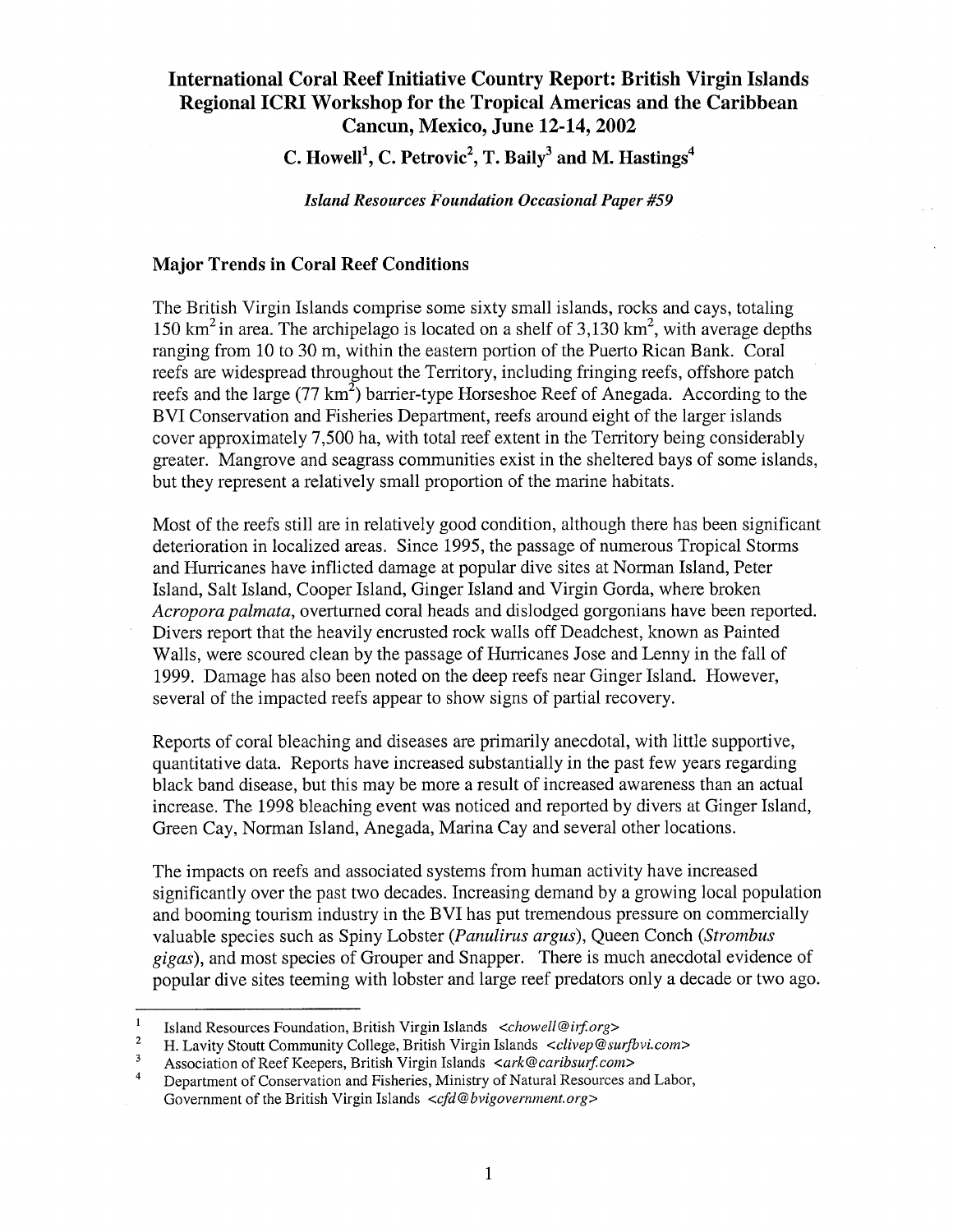Today, dive guides are hard pressed to find lobster or large grouper around Norman Island, Peter Island or any of the more populated islands.

A recent survey of over 100 fishermen (Pomeroy, 1999) supports this finding. Over 75 percent of those surveyed believed that fisheries were in a worse condition than five years previously. Among the reasons they cited was that fishing activities now occur in all areas, all of the time, increasingly leading to the catch of juvenile conch and lobster. In the past, no area was fished for too long a period, in order to allow fish stocks to recover. Another reason given was the large number of "ghost" or lost traps. Results of the survey indicated that approximately 1,000 fish traps were being lost each year. In 1998, because of Hurricane George, over 4,000 traps were lost. Since BVI fishermen are not required to use biodegradable panels, the lost traps continue to catch and kill fish.

Other causes also are contributing to the decline in fish stocks, including marine tourism. The Territory has the greatest concentration of charter yachts in the world, in addition to the several thousands of private boats that are either kept in, or visit, the islands. Damage to reefs and seagrasses has been caused by boat anchors and chains. Popular anchorages such as the Bight off Norman Island, Deadman's Bay at Peter Island and Great Harbor at Jost Van Dyke have been used for years and their benthic communities virtually destroyed. Many boats lack holding tanks and discharge their effluent directly to the sea, leading to water quality problems in bays with low flushing capabilities. In addition, at the more popular dive sites, snorkelers and SCUBA divers have caused coral damage. While nearly all dive operators and boat skippers instruct their guests on proper techniques, further damage appears inevitable as the number of visitors continues to increase.

The BVI has promoted the use of moorings as a means of minimizing anchor and chain damage. Since the early 1980s, a private company has been installing moorings at many popular overnight anchorages. The pay for use model has proven to be a successful blending of profit and environmental protection. At all mooring locations, the benthic communities – primarily seagrasses – have shown signs of recovery. The BVI National Parks Trust (NPT) also operates a mooring system at many of its dive sites where anchor damage has occurred, such as the Rhone National Park, the Caves at Norman Island and the Baths at Virgin Gorda. Businesses and individuals have installed many other moorings. Presently, there are several hundred moorings available throughout the BVI and many more are scheduled for installation. However, the number is greatly exceeded by the boats using the islands, especially at such times as the 2000 Millennium celebrations and holidays.

Almost certainly, one of the greatest threats to the reefs comes from land-based sediments. Since the islands are so small, virtually any poorly planned development has some impact upon the marine environment. A desire for rapid economic growth has prevented full consideration of environmental consequences, with readily observable results. Periods of torrential rainfall on the ubiquitous steep slopes wash large quantities of topsoil from unpaved roads and development sites down to the sea. The main port of Road Harbor turns brown after even a moderate rain. Sediment load in the bay has killed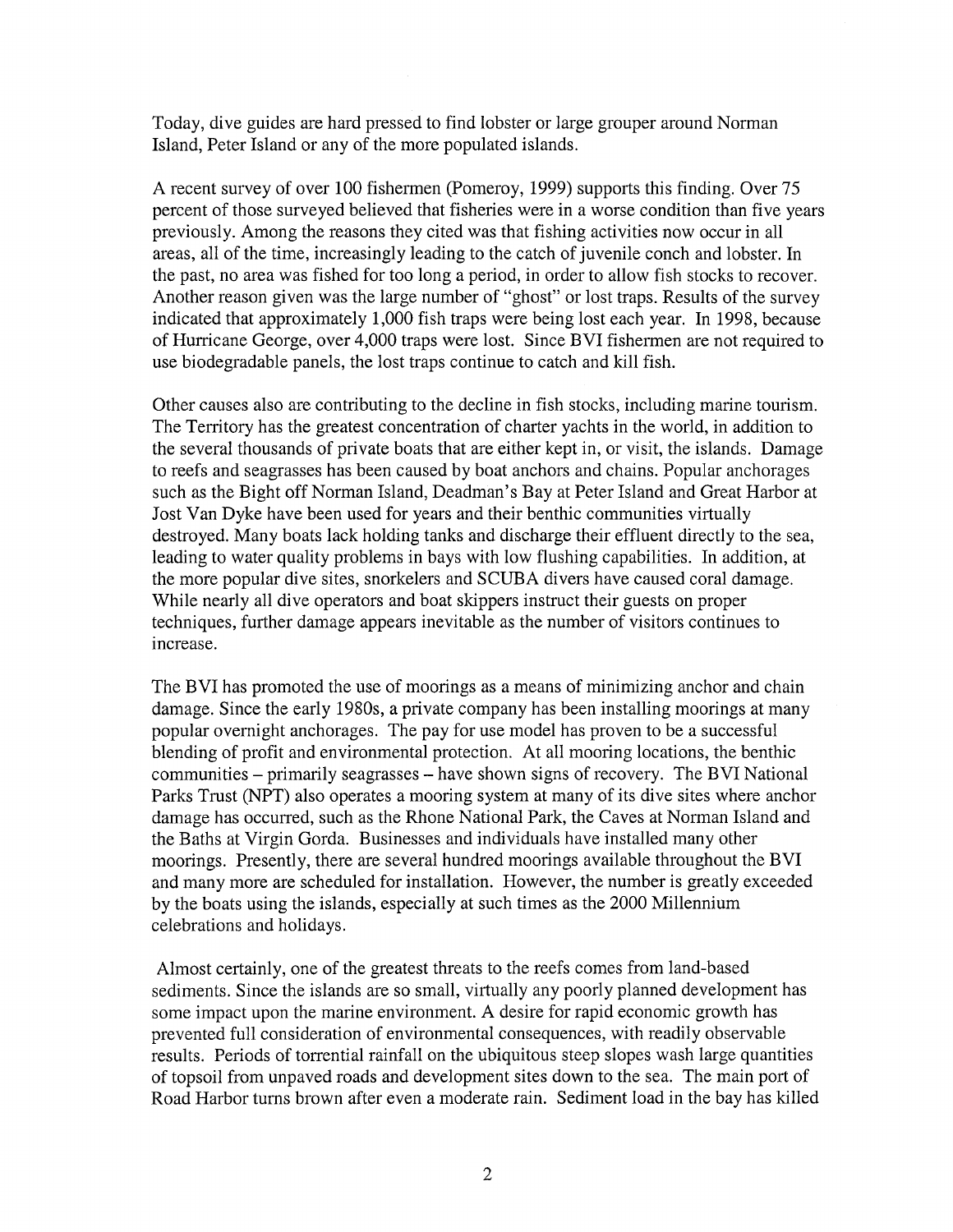or seriously damaged all shallow nearshore reefs. Many reefs that were flourishing a few years ago have been reduced to barren rock outcrops covered with filamentous algae. Bays on the north coast of Tortola that were undisturbed until very recently are now subject to sediment plumes. Smaller in scale, but no less damaging to nearshore reefs, are new road cuts and residential construction on Jost Van Dyke and Nail Bay at Virgin Gorda. It is not likely that the affected reefs will survive repeated sediment inundation.

Coastal landfill projects, primarily by the public sector, are proceeding unabated, especially along the southern coast of Tortola. The normal procedure is to deposit soil, rocks and construction debris directly into the water without first installing turbidity screens or bunds, thus allowing sediment plumes to impact nearby marine communities. To date, approximately 75 percent of the Territory's mangroves have been destroyed.

The largest ongoing landfill project is the expansion of Beef Island Airport, which has stirred debate and controversy within the community. International funding agencies, the BVI Government and contracted consultants have been criticized for inadequate environmental planning. Apparently, little or no consideration was given initially to erosion control on the site. Consequently, heavy rains produced substantial sedimentation into nearby Trellis Bay and Hans Creek. Sedimentation on the healthy Hans Creek reefs was especially disheartening, since it is important to reef fish recruitment research being undertaken by the International Center for Living Aquatic Resource Management (ICLARM).

Most islands in the BVI are small in size, with little or no inhabitants or construction activity. However, feral goat herds have reduced the vegetative cover on many steep slopes, and erosion and sedimentation pose a problem even at remote locations. In 1995, four widely dispersed sites in the BVI were surveyed for Sea Fan diseases. A significant number of colonies exhibited lesions and tissue loss associated with an *Aspergillus*  fungus. Since this fungus typically is found in terrestrial soil, it is perhaps feasible that its spread has been aided by increased soil erosion.

Large amounts of raw sewage pass into the sea untreated because of septic tank and especially drainage field failure. Owing to steep slopes and very shallow topsoil, the majority of Tortola and Virgin Gorda is unsuitable for this type of system. Fortunately, the North Equatorial Current quickly disperses most of the waste. The most noticeable effects are algal blooms, reefs smothered by filamentous algae and decreased biodiversity in the vicinity of outfalls. More severe impacts are noticeable in marinas, bays and other semi-enclosed areas. Road Harbor, Virgin Gorda Yacht Harbor, parts of North Sound and numerous other locations are experiencing varying degrees of sewage pollution. The popular tourist beach at Cane Garden Bay has suffered such reduced water quality in recent years that the government has built a sewage treatment plant for the community. Other treatment plants are being considered in a Territory master plan that is currently being completed. Most of the larger resorts and more recent developments have installed their own sewage treatment facilities.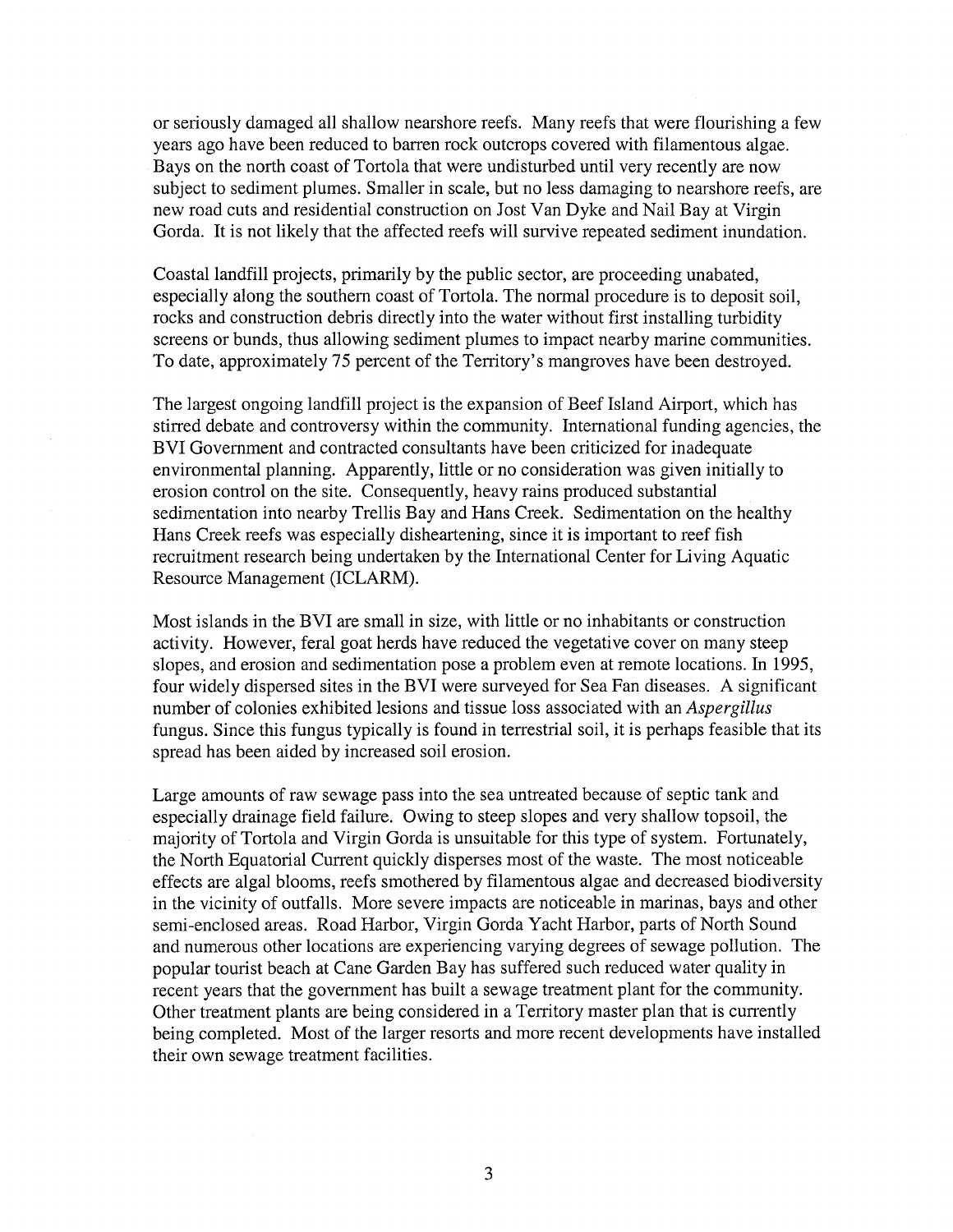An increasing problem is proper disposal of hazardous wastes, including waste oil, batteries, paint and coatings. While landfills and an incinerator absorb much of the normal domestic waste, pollutants frequently contaminate nearshore marine communities. Boat yard contaminants, for example, include organotin compounds such as tribultyl tin (TBT), which still has not been prohibited in the Territory. Recent research at Tortola's community college has discovered Queen Conch displaying imposex in heavily used marina areas in Tortola.

#### **Legislation, Policies and Management**

Certain obligations and responsibilities of the BVI result from its status as a United Kingdom Territory. While legally obligated to all international treaties and agreements to which the United Kingdom is a party, local legislation often lags far behind. For example, lagoons, salt ponds, mangroves and coral reefs currently are afforded little legislative protection outside of those geographic areas that have been declared protected.

The National Parks Trust currently manages marine parks at the Rhone National Park and the Baths at Virgin Gorda. However, little special protection is afforded and commercial fishing is legal. Anegada's Horseshoe Reef initially was declared a marine protected area, closed to all activities. Subsequently, limited fishing permits were issued to some Anegadians. Unfortunately, neither the NPT nor the Department of Conservation and Fisheries has the resources and legal mandate to adequately control activities in these areas.

The BVI has no comprehensive coastal zone management plan, even though draft legislation (Coastal Conservation Act) was introduced in 1987 and a Memorandum of Cooperation signed between the government and the United Kingdom in 1999. The proposed legislation would have addressed mangrove protection, development setbacks, anchorage restrictions, watershed protection and sediment control throughout the Territory, not merely the few within established protected areas at present. It also would have required the undertaking of Environmental Impact Statements. Currently, these are undertaken at the discretion of the BVI Government, and are very rarely required – if at all - for public works projects such as land fill and road construction.

The BVI has no enforced regulations regarding marine pollution, even though a mandatory Environmental Protection Imperial Order for Overseas Territories was proclaimed by the United Kingdom in 1988. Neither has it regulations nor facilities for the disposal of toxic wastes.

In summary, at the present time, there is limited government jurisdiction over many activities that impact coastal marine environments. Inadequacies are recognized and efforts appear to be underway to at least partially address the problems. The NPT, for example, recently completed a Parks and Protected Areas Systems Plan that will substantially increase the geographic extent of marine areas under its jurisdiction as well as provide management directives. Legislation for a National Integrated Development Plan was passed earlier this year, which hopefully will lead to comprehensive land use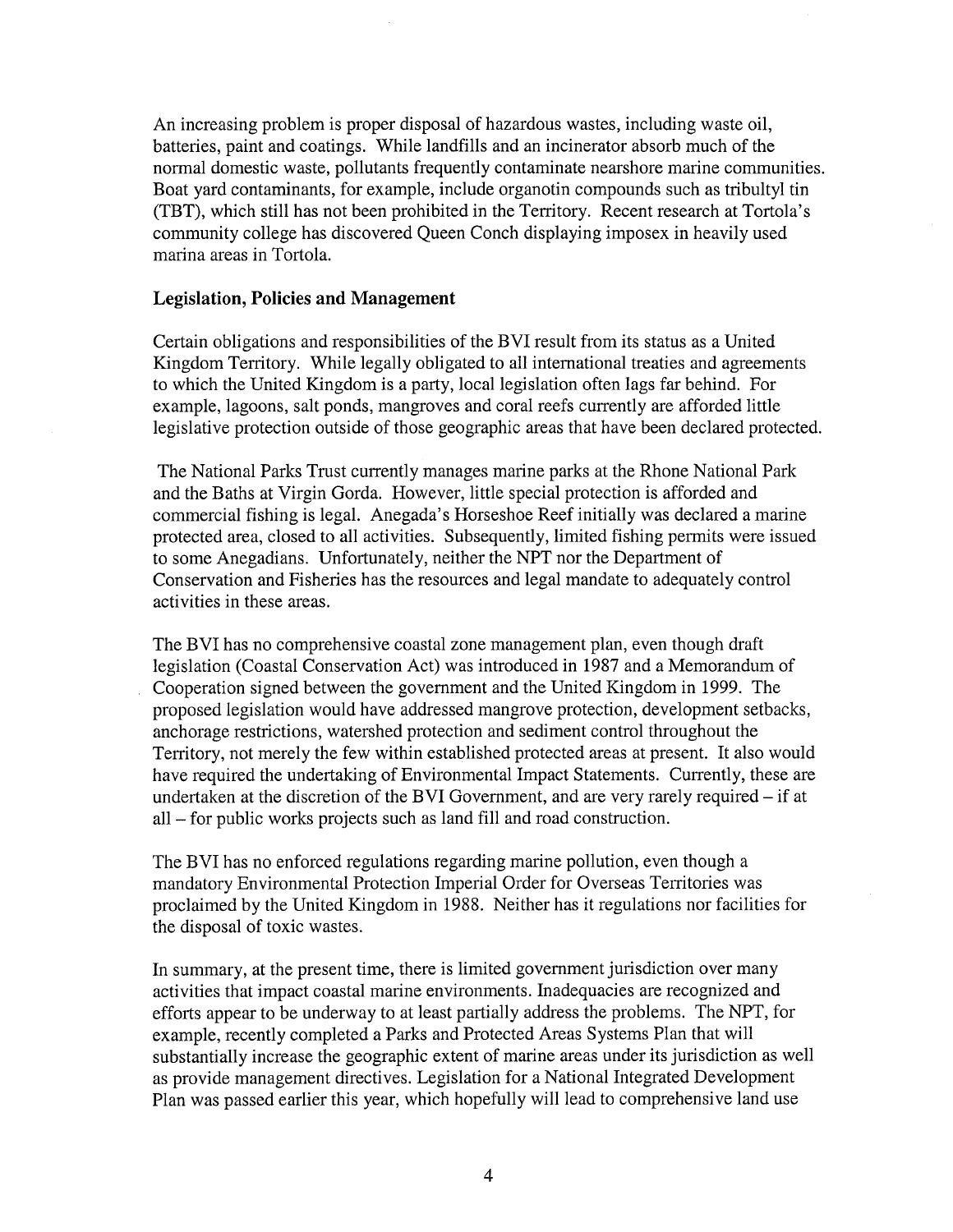planning. Development Regulations of the Town and Country Planning Department currently are being revised and updated.

# **Accomplishments with respect to ICRI and Agenda 21 Objectives**

Since 1995, a Fisheries Act (1997) has been enacted and Fisheries Regulations (2001) authorized, which provide for the designation of fisheries protected areas within the BVI exclusive fisheries zone. The regulations also strengthen sea turtle protection. As of July, 2001, the BVI became a party to the St. George's Declaration of Principles for Environmental Sustainability in the OECS.

Successful emergency marine exercises have been carried out jointly by concerned agencies and organizations of the BVI and U.S. Virgin Islands (USVI). These activities represents an important, initial step in protecting the environmental quality of shared marine resources such as the Sir Francis Drake Channel and Pillsbury Sound, where marine traffic of people and cargo is particularly high.

It was evident in 1995 that more marine research and surveys needed to be undertaken. Within the last few years, such projects have been initiated by the NPT, H. Lavity Stoutt Community College, ICLARM, Guana Island Wildlife Sanctuary, Reef Environmental Education Foundation (REEF) and other entities to gather data on reef trends and fish populations. A Marine Resource Center currently is under construction at the College that will significantly increase technical and research capabilities.

Since 1998, Association of Reef Keepers (ARK) has been undertaking annual Reef Check surveys. In addition to undertaking marine surveys, the Department of Conservation and Fisheries has been active in mangrove restoration projects, as well as establishing a comprehensive GIS data base for watershed and marine planning purposes. Several programs are being undertaken at the Caribbean level that have direct relevance to the BVI, including the Reefs at Risk Program.

Environmental NGOs within the BVI are becoming increasingly effective. ARK has been active and successful in ensuring that adequate environmental controls are being undertaken with regard to the Beef Island Airport expansion. In 1998, ARK and the Community College sponsored an erosion control seminar. Island Erosion, a newly established NGO, will hold another erosion and sediment control workshop again later this month. Both ARK and Island Erosion were recently awarded Environmental Awards by the BVI Department of Conservation and Fisheries. Another NGO, Island Resources Foundation, has been assisting the NPT with a review of its legislative framework and requirements for the Parks system.

# **Challenges and Obstacles to Coral Reef Management**

BVI legislation on environment protection needs to be substantially amended and augmented. Too many critical habitats, such as mangroves, are not adequately protected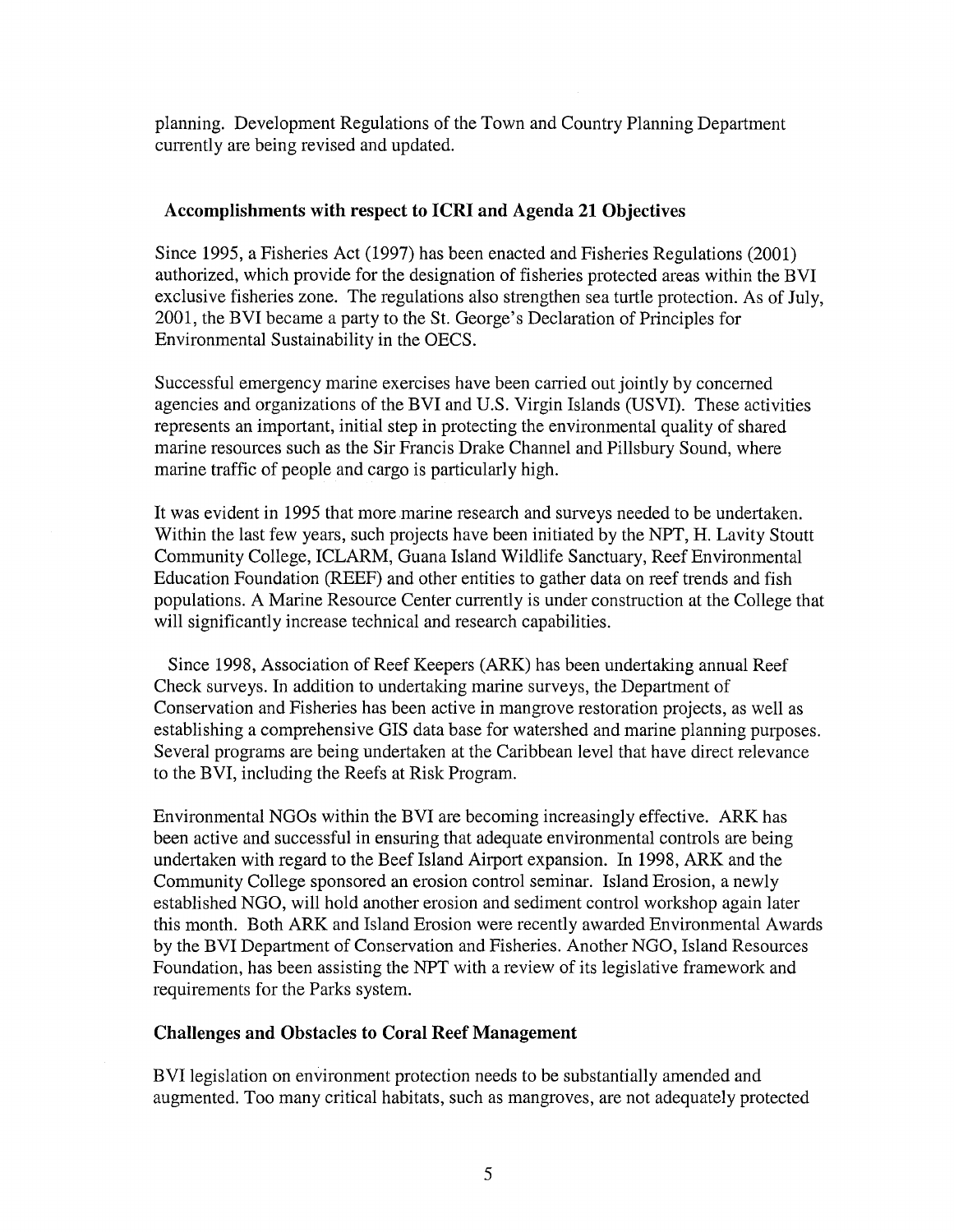by law. The legislation that exists is fragmented, and does not provide clear authority to governmental agencies over many activities directly affecting the health of the marine environment. The respective roles of individual governmental agencies need to be clarified because of existing overlapping authority. Enforcement of laws is inconsistent and ineffective. Once clear authority has been provided, there must be a financial commitment to ensure adequate monitoring, and a moral commitment to ensure adequate enforcement.

Only recently has information on coral reef trends been collected on a regular basis in the BVI. Such information is critical for proper management of protected areas. This is demonstrated in recent research (currently under peer review) undertaken by Caroline Rogers and Jim Beets of the USGS in the neighboring USVI. Over forty years of data on coral reefs, reef fish assemblages and seagrass beds have been collected for the Virgin Islands National Park of St. John and Buck Island Reef near St. Croix. The predominantly anecdotal information for BVI reefs is reflected by quantitative data for the USVI reefs. Large changes in species composition and trophic structure have been documented within park boundaries. A disturbing finding is that visual surveys of fishes both inside and outside the Virgin Island National Park have shown no difference in the number of species, biomass or mean size of fishes. The reason is that, although protected from commercial fishing for forty years, the park has had heavy recreational use and fishing, and has not been functioning fully as a marine reserve. In addition, commercial fishing has continued immediately outside the park's boundaries. The data indicate the park should be a no-take, no anchoring zone, with a surrounding buffer area, in order to better ensure the replenishment of fishery resources and recovery of benthic habitats. Hopefully, the BVI will learn from the experiences of the USVI.

The major challenge for government and society is to find a way to define and implement responsible growth without having to sacrifice the environmental quality that has been the key to the Territory's economic success. A logical first step is a coastal zone development plan for the entire Territory. Otherwise, the long-term prospects do not appear good.

### Critical Success Factors in Coral Reef Management

Citizen support and understanding of the environment are required to protect marine systems. The last three decades have witnessed a cultural, societal and economic transformation. Fortunately, there appears to be a growing consensus among BV Islanders that the time is near for controls and limits, for legislation, and for a reevaluation of the direction society has taken. Pomeroy's survey, for example, indicated the fishermen's almost unanimous support for the establishment of no-take zones. A critical factor is the enhancement of environmental education in the school system and through public outreach. The Department of Conservation and Fisheries, ARK and others are taking initial steps to accomplish this objective.

### Future Plans and Programs